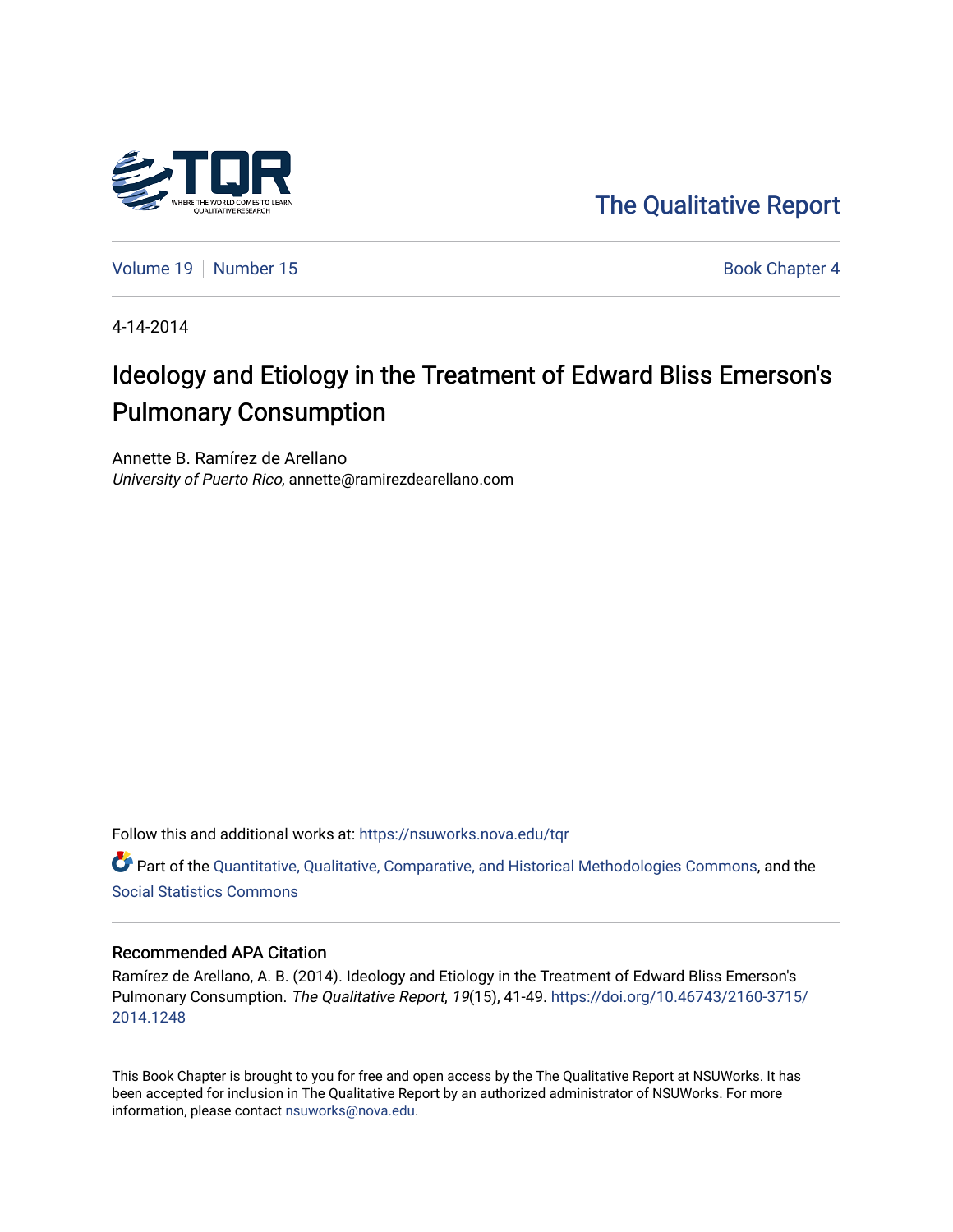# **Qualitative Research Graduate Certificate** Indulge in Culture Exclusively Online . 18 Credits **LEARN MORE**

### Ideology and Etiology in the Treatment of Edward Bliss Emerson's Pulmonary **Consumption**

#### Abstract

Although Edward Bliss Emerson's life had unusual promise, his death was quite ordinary: he died of pulmonary consumption, which accounted for one in five deaths in the 1830s. He went to the West Indies in search of a more healthful climate, and sought it in St. Croix and Puerto Rico. But his quest was shortlived, and he died in 1834 at the age of 29. Because there was no consensus on the cause of consumption, treatment for the condition varied widely, and included a number of nostrums and therapies that may be considered "self-care." Edward adopted a series of practices that he documented in his journal, therefore providing us with the range of lifestyle interventions and other therapies that were seen as desirable, and the belief systems informing these at the time. These practices ranged from the medically-sanctioned to the highly personal and idiosyncratic, and suggest a variety of holistic approaches to addressing an illness for which there was no "magic bullet."

#### Keywords

Tuberculosis, Medical Practices, NarrativeMedical Record, Puerto Rico, St. Croix, Edward Bliss Emerson

#### Creative Commons License



This work is licensed under a [Creative Commons Attribution-Noncommercial-Share Alike 4.0 License](https://creativecommons.org/licenses/by-nc-sa/4.0/).

#### Acknowledgements

The author received no funding for this project and has no conflict of interest to report.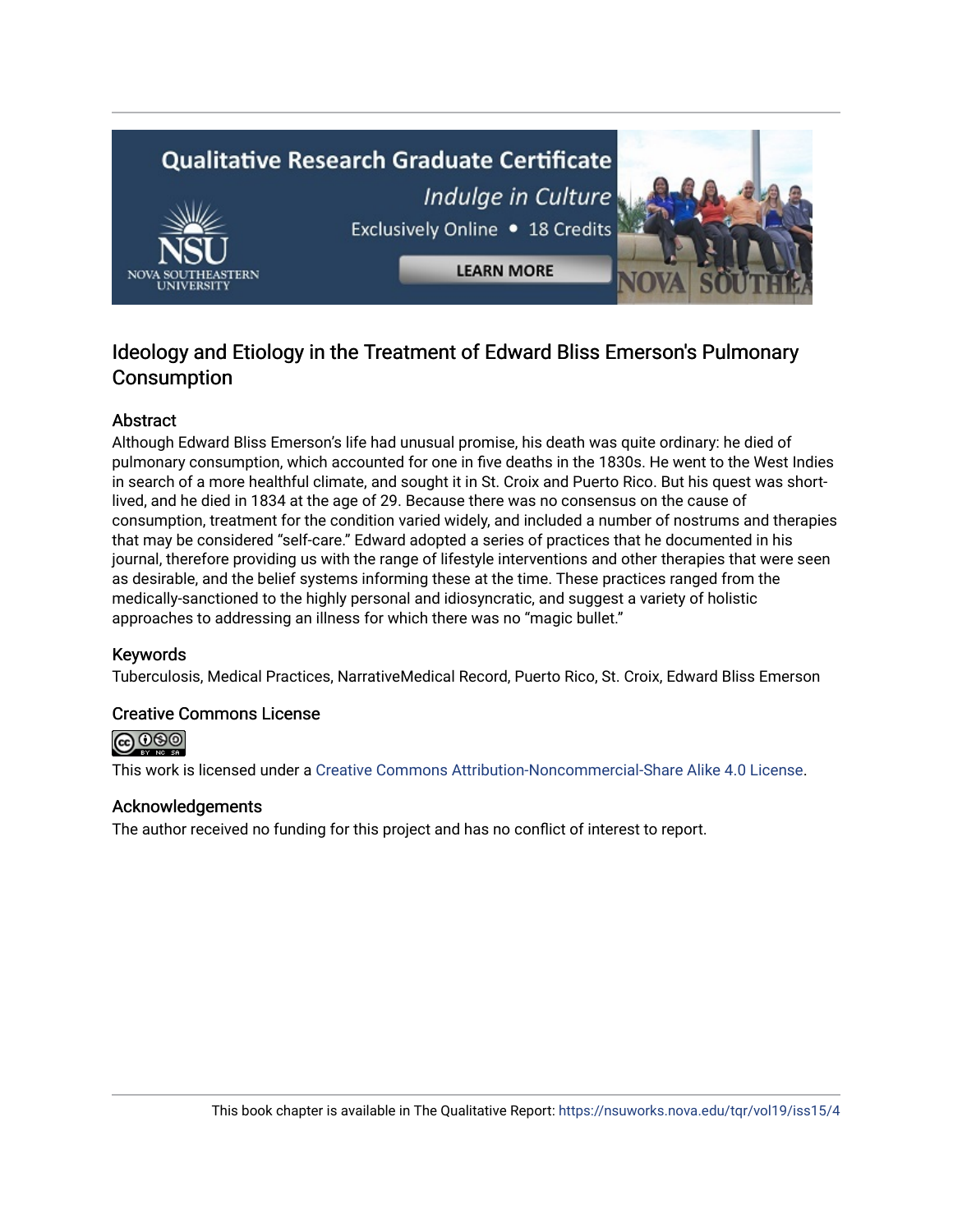

 $\overline{a}$ 

*The Qualitative Report* 2014 Volume 19, Article ES4, 41-49 http://www.nova.edu/ssss/QR/QR19/ES\_ideology4.pdf

## **Ideology and Etiology in the Treatment of Edward Bliss Emerson's Pulmonary Consumption[1](#page-2-0)**

Annette B. Ramírez de Arellano University of Puerto Rico, San Juan, Puerto Rico USA

*Although Edward Bliss Emerson's life had unusual promise, his death was quite ordinary: he died of pulmonary consumption, which accounted for one in five deaths in the 1830s. He went to the West Indies in search of a more healthful climate, and sought it in St. Croix and Puerto Rico. But his quest was short-lived, and he died in 1834 at the age of 29. Because there was no consensus on the cause of consumption, treatment for the condition varied widely, and included a number of nostrums and therapies that may be considered "self-care." Edward adopted a series of practices that he documented in his journal, therefore providing us with the range of lifestyle interventions and other therapies that were seen as desirable, and the belief systems informing these at the time. These practices ranged from the medically-sanctioned to the highly personal and idiosyncratic, and suggest a variety of holistic approaches to addressing an illness for which there was no "magic bullet." Keywords: Tuberculosis, Medical Practices, Narrative Medical Record, Puerto Rico, St. Croix, Edward Bliss Emerson*

Edward Bliss Emerson's life was filled with unusual intellectual opportunities and promise, but ended in a death that was quite ordinary at the time. He died of pulmonary consumption, a broad rubric that included illnesses now variously labeled as asthma, lung cancer, and tuberculosis, among others (Ott, 1996). In the 1830s, pulmonary consumption was the principal cause of mortality in the United States and accounted for one in every five deaths (Rothman, 1994).

Emerson's journal provides an eyewitness account of how the condition was dealt with by well-trained physicians and educated patients during the first half of the 19<sup>th</sup> century. Journals have been called "letters to oneself" and Emerson's is certainly that. In addition to jotting down his activities and the topics which he would describe more fully in his letters, Edward described his symptoms and health, and how he addressed these. The journal can therefore be read as a narrative medical record, providing insight into the prevailing etiological views at a time "when the disease seemed to threaten the well-born and the gifted" (Hays, 1998, p. 157). And because Emerson had access to the best physicians in New York and Boston, we can track what these doctors prescribed for the condition. These sources therefore illuminate belief systems and how they translated into medical practice among both practitioners and patients.

Interestingly, Edward never uses the word "consumption" to describe his condition. Perhaps because of the stigma attached to the illness, he writes of a "bad cold" or a "cough" and pain on the side, and never self-identifies as a consumptive even when he assigns the label to others. Still, the measures he took against the condition were identified with the

<span id="page-2-0"></span><sup>&</sup>lt;sup>1</sup> Edward B. Emerson's Caribbean journal and letters can be accessed online at [http://bibliotecadigital.uprrp.edu/cdm/ref/collection/librosraros/id/1701.](http://bibliotecadigital.uprrp.edu/cdm/ref/collection/librosraros/id/1701) Unless otherwise specified, his letters from that period can be found in that text. Permissions to quote from Edward Emerson's journal and letters have been granted by the Ralph Waldo Emerson Memorial Association and Houghton Library, Harvard University, and the Massachusetts Historical Society, and are gratefully acknowledged.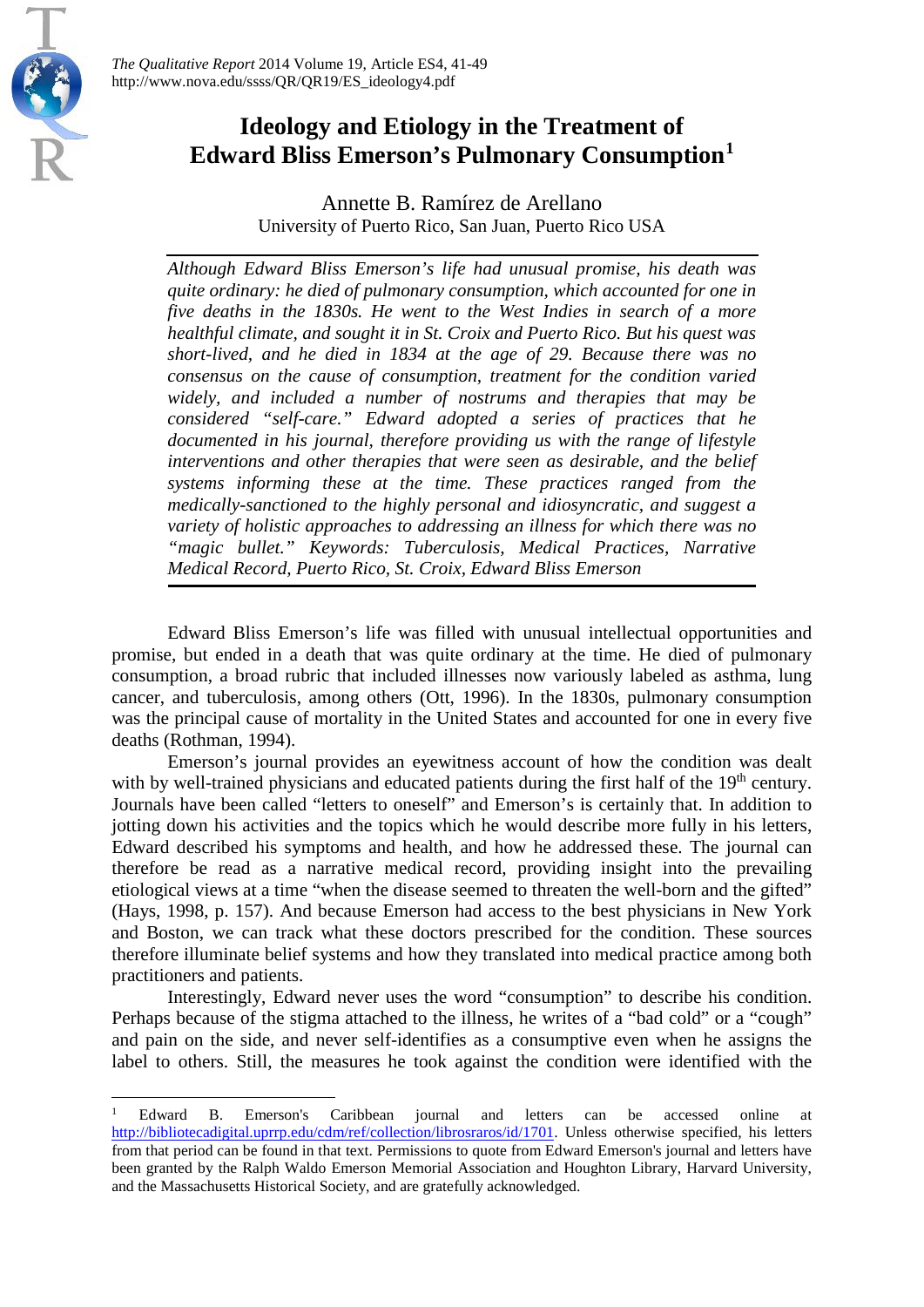treatment of consumption, and illustrate some of the prevailing treatments used to cure or assuage the condition.

#### **Belief Systems and Medical Interventions**

Emerson's life preceded the era of the germ theory and specific etiology, when each health condition was expected to have a single agent that could be addressed through an effective specific intervention or "magic bullet." What we now label as tuberculosis was then a condition of unknown cause and uncertain diagnosis. Symptoms included weight loss, fever, coughing and expectoration (Ott, 1996). Many factors were seen as causing, contributing to, or exacerbating the condition, and these gave rise to a number of equally varied interventions. With no effective or definite cure, patients had an array of treatments from which to choose. The sick could therefore cobble together their own regimens. "Every man his own doctor" (Tennent, 1734) was not only the title of a popular health manual, but a reality for most: self-care was the most prevalent way to cope with illness and disease.

Despite this patient-centered regimen, it was the individual's context rather than his/her body that was the main focus of treatment against consumption. Therapies addressed the environment in which patients lived, how and where they worked, and a number of habits or factors that would now be grouped under the rubric of "lifestyle." Edward kept good accounts of these interventions, allowing us to examine both the causal explanations of the illness and the strategies to deal with it.

#### **Blistering**

Edward, like his brothers, had suffered previous episodes of "chest weakness," and had experience with the customary treatments for acute illnesses. Among these was blistering. Deliberately causing a blister on the skin was a broad-spectrum remedy, used for many purposes and conditions. Blistering operated as a general stimulant; it acted to remove fluid directly from the body into the blister fluid, and to "relieve torpor" by diverting blood from the affected part to the part where the blister was applied. It also acted as a counterirritant, to reduce the irritability of the blood vessels in patients with severe fevers, or to stimulate the vascular and nervous tissues in adjacent anatomical areas (Estes, 1990). In New York, Emerson had been blistered by a physician (letter from Charles C. Emerson to Ezra Ripley, 4 December 1830, Bosco & Myerson, 2006, p. 131) and later self-medicated. But whereas his doctor had used cerate, a poultice made of lard or oil and wax, as a dressing, now Edward Caribbeanized the treatment to use a local product: the blister was dressed after 10 hours with a banana leaf. This he described as "more painful in first application, more easy after a night's continuance than the cerate dressing" (Journal, 5 January 1831).

#### **The "Climate Cure"**

The prevailing medical orthodoxy was that consumption was associated with cold, harsh climates and that milder temperatures and greater access to the outdoors was salutary (Rothman, 1994). But physicians' opinions varied, as did their prescriptions. Some recommended leaving densely-populated cities for the countryside, in the belief that distance from the putrefying effect of miasmas would benefit the patient. Samuel Sheldon Fitch, (1850), owner of a patent medicine company and author of a treatise on lung diseases (among other books on subjects related to invalids), felt that it was the change of place itself that made a difference. Henry I. Bowditch (1869), first president of the Massachusetts State Board of Health and president of the American Medical Association, advised: "Whenever in doubt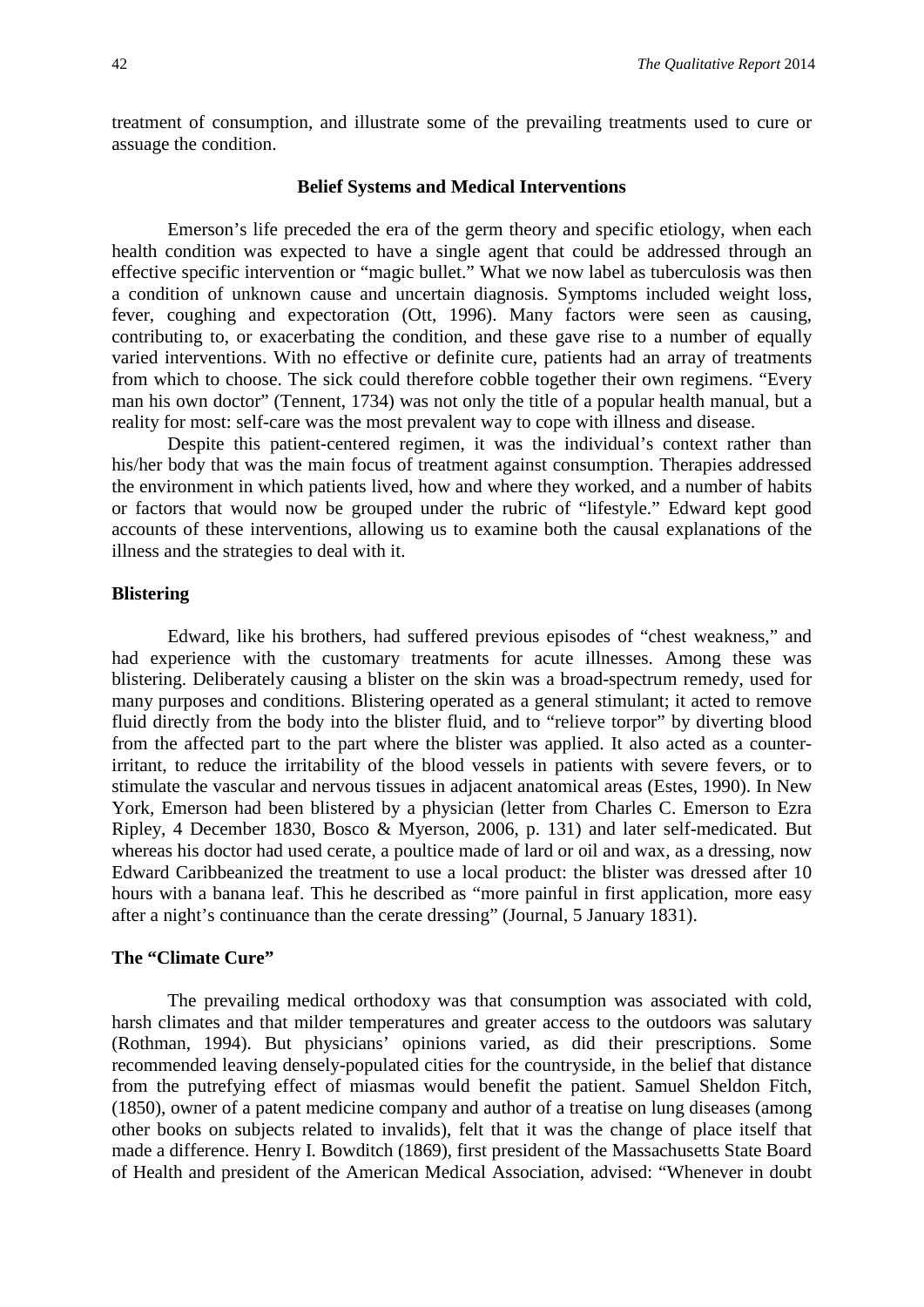… always go out" (p. 90). Voyages were considered to be healthful and ocean journeys were considered particularly promising (Bowditch). The sea was seen as "magical and medicinal" (Rothman, 1994, p. 34): high winds, the briny sea air, and the rocking motion of the waves were all regarded as invigorating (Fitch, 1850). The Transcendentalists, who believed that there were spiritual lessons to be learned from nature, were particularly wedded to the idea of consumptives moving to open areas in which they could meditate on nature's gifts and be protected from cold weather (Ott, 1996).

Among the Emersons, there was no clear consensus about where Edward should seek care in 1830. Although some thought he should travel, the family's resources were strained, and a trip represented a major expenditure. Writing to his brother William, Ralph Waldo expressed his misgivings: "It would be a pity to send him alone and friendless to a place where he shall be embarrassed by what he will think unreasonable charges" (Letter from Ralph Waldo Emerson to William Emerson, 3 December 1830, in Rusk, 1966, p. 312). Instead, Waldo recommended that Edward remain in Massachusetts, where his mother and siblings would be able to "roll him up in a hot blanket… to hibernate in a chamber by a coal fire" (Letter from Ralph Waldo Emerson to William Emerson, 5 December 1830, in Rusk, p. 312). Waldo convinced his mother and siblings that Edward should not go south, and she traveled to New York to stop him from embarking to the West Indies. But she encountered bad weather and arrived too late to intervene in her son's plans: Edward's ship sailed half an hour before she arrived in New York (Letter from Ralph Waldo Emerson to Ezra Ripley, 15 December 1830, in Rusk, 1966, p. 313).

Edward's "voyage for health" was part of a trend. In the United States in the early 1800s, invalids tended to go to Florida and to several mineral spas. For consumptives from New England, however, health-seeking often meant traveling to the Caribbean (see Géigel, 2014). In the words of Rothman (1994):

By the 1830s it was as simple to arrange to sail from Boston to Havana as from Boston to Portland. Nor was it difficult to find accommodations on ships heading to the West Indies… (p. 32)

St. Croix, where Edward first settled, was a favored destination, because the bustling sugar trade required frequent trips between Boston and what was then the Danish West Indies (see Géigel, 2014; Rigau, 2014). Moreover, St. Croix provided relatively easy access to other islands in the Caribbean, where the presumed benefits of trade winds and tropical weather were assured. Indeed, in the West Indies Edward found the "purity of atmosphere" (Journal, 4 September 1831) he was seeking. He thus described the difference in the climates and lifestyles in the two places:

The art of living is a nice one, but a less laborious art by far in this climate than in the north, consisting here rather in preserving the even tone and natural temperament of the system, while there we are called upon to resist attacks & to repair the battered frame. (Journal, 4 September 1831)

Months later, when his brother Charles fell ill with symptoms similar to his own, Edward suggested that he join him in Puerto Rico to benefit from the salubrious environment where he could "warm himself by nature's fires"(Journal, 26 November 1831):

It is a medicine of such a generous and pleasant as well as potent nature, the passage from a cold to a warm atmosphere, that if the system be not rotten  $\&$  totally unstrung, restoration appears to be probable. (Journal, 17 November 1831)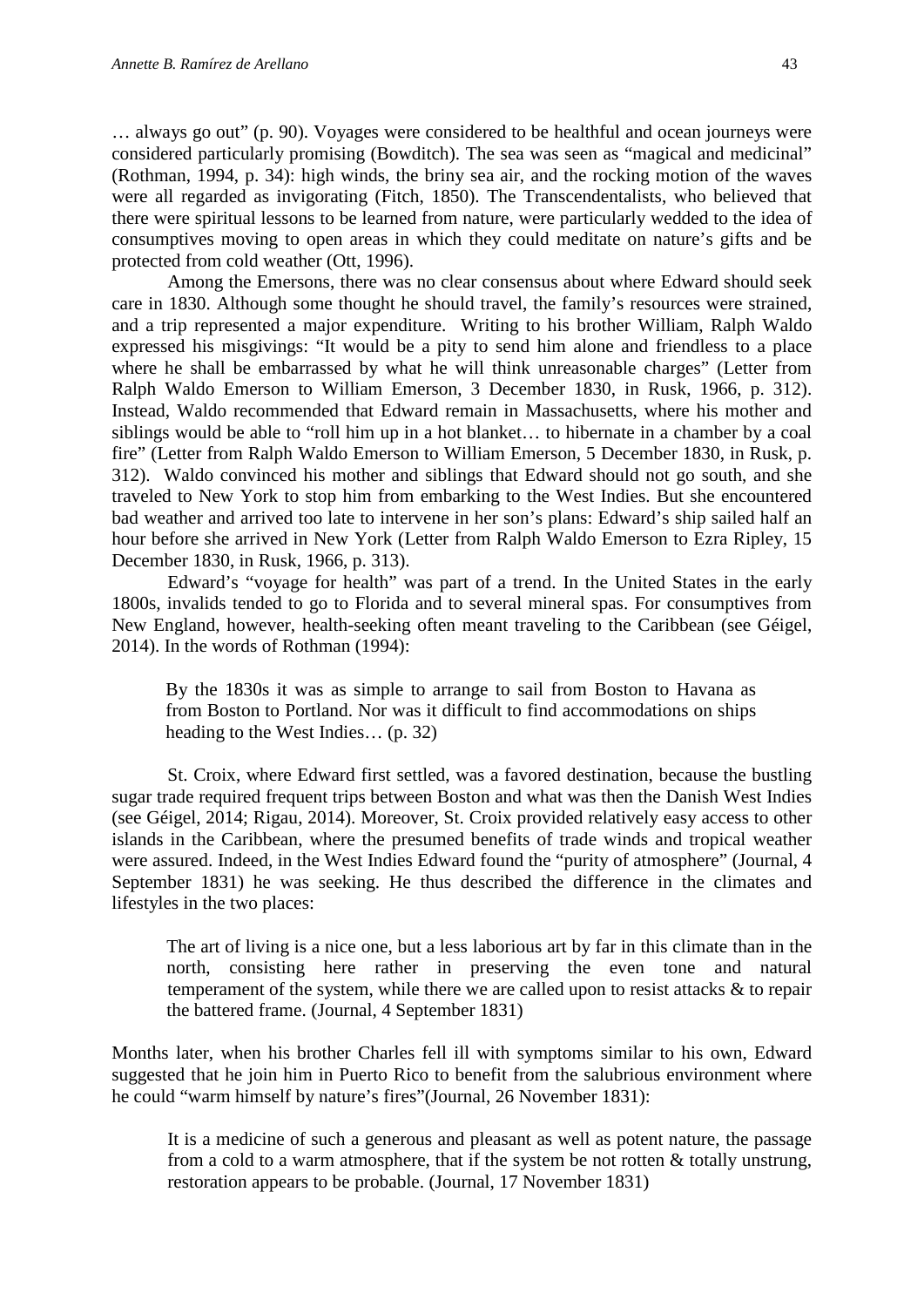#### **Occupational Health**

In addition to climate, the patient's immediate occupation and social environment were also subject to intervention. Consumption was associated with excessive work or study, and choosing the proper trade or profession was considered an important element in "the future weal or woe of the youth just commencing life" (Bowditch, 1869, p. 69). Occupations that cramped the chest or that produced inaction of the entire body were therefore to be avoided (Bowditch). Certain careers were considered "irritating" to the body and soul and therefore disease-promoting; these included the law, ministry, and teaching (Rothman, 1994), precisely the areas in which the Emersons toiled. Moreover, they tended to overextend themselves, a trait that Ralph Waldo called "ill weaved ambition" and the family's "leprosy" (Bosco & Myerson, 2006, p. 115). And Edward, who was high-strung and whose intellectual ambition "scared his elders," (Bosco & Myerson, p. 53) was particularly susceptible to the family malady.

In marked contrast to the Emersons' expectation of academic striving and success (Emerson, 1949), some physicians cautioned against encouraging youths to over-achieve in school, believing that the stimulus of "prizes to be won" and "honors to be carried off" would affect a child's nervous system and deplete his body (Bowditch, 1869). The result of such striving, warned one, would be "men… in the ranks of the melancholy sermonizers, or dyspeptic lawyers" (Bowditch, p. 80). Edward, who had suffered an episode of severe mental illness while he was preparing for a career in the law (see Rabionet, 2014), now deliberately sought to avoid any mentally-challenging work; in his words, he had developed an almostconstant "aversion to intellectual labor" (Journal, 6 March 1831).

In the West Indies, the New England networks into which the Emersons were tied most likely facilitated Edward's finding employment in Puerto Rico; the transplanted sick often had letters of introduction to American consuls and other compatriots (Rothman, 1994). Edward met Sidney Mason, who offered him a job as an accounting clerk and legal copyist in San Juan (Bosco & Myerson, 2006). Mason was part of the merchant and political aristocracy of Gloucester, Massachusetts (*Biographical Sketches*, 1908). He had left for Boston at the age of 12, found a job from which he could advance, and was promoted to an important clerkship. In 1820, at the age of 21, he went as supercargo to the West Indies, settling in San Juan the same year. Over the next decade, he acquired a wife and family as well as extensive property that allowed him to lead an "opulent lifestyle" (Worley, 1980). By the time Edward arrived in Puerto Rico in 1831, Mason owned a luxurious house in San Juan and had interests in large sugar plantations elsewhere on the island (Baralt, 1992). In 1829 he had been appointed US consul in San Juan by President Andrew Jackson. Emerson became Mason's secretary, the young man agreeing to carry out both consular and business duties in exchange for food and lodging over the course of six months, after which the contract would be renegotiated (Journal, 10 May 1833).

Emerson's job in Puerto Rico was the type that would now be labeled "low demand, high control," thus minimizing stress. He translated, wrote letters, and handled accounts. Because he had trained to be an attorney, Edward was somewhat apologetic about the downward mobility his new job entailed. But it was part of his therapy, and he found the "mercantile profession" less exhausting than his previous work because it did not require the "strain and effort" of the legal profession (Letter from Edward B. Emerson to William Emerson, 17 July 1831).

Emerson had a flexible schedule and time to care for himself. He attended social functions, played chess, took Spanish lessons, and taught English. He made a variety of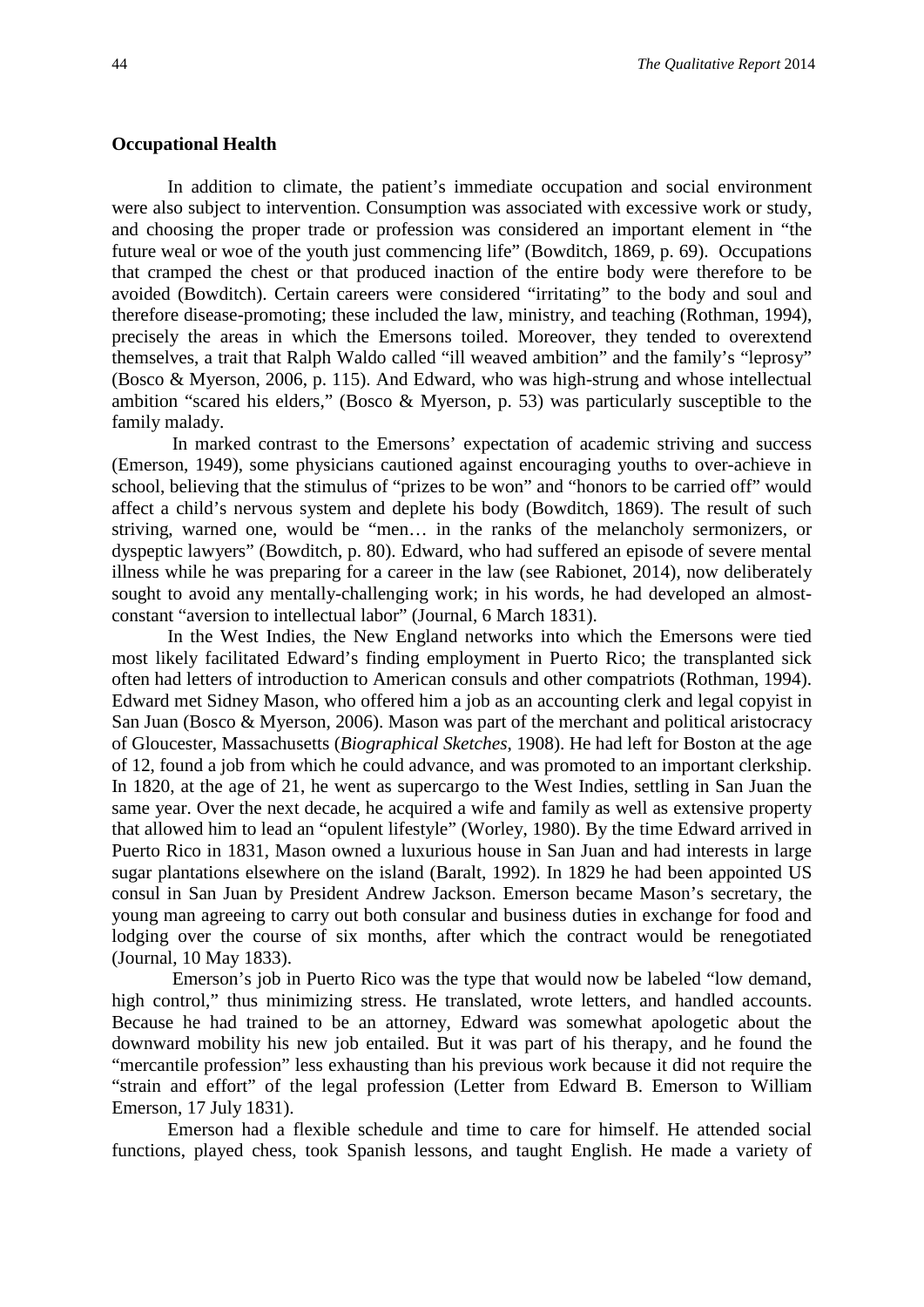excursions on foot and horseback, read much, and was a diligent correspondent, thus providing us with good accounts of his self-care.

#### **Lifestyle Prescriptions: Diet, Exercise, Smoking, Friction, and Creature Comforts**

Because consumption was a constitutional disease (i.e., it involved the whole body), its treatment was similarly holistic. Many aspects of lifestyle, from calisthenics to clothing, were involved. Diet, exercise, smoking, and "friction" (massage) were all part of Edward's routine. He had been a methodical youth, with a regular schedule and stringent habits (Bosco & Myerson, 2006), and he now followed those practices that he considered good for his health.

Consumption was a wasting disease characterized by weight loss. Patients were therefore usually urged to adopt a high-calorie diet to replace their losses; fats and creams were considered desirable. Physicians also counseled patients to eat plenty of fruits and vegetables, as these would regulate bodily functions. While Edward followed the latter recommendation, he put himself on a relatively strict diet with minimal calories. He saw other patients recover as a result of "the climate and by abstemious living" and decided to follow their lead. Emerson was intent on doing everything in moderation and not taking undue advantage of the islands' bountiful nature:

We have only to guard against excesses either in exercise or sleep or meats or fruits or drinks. These three latter are so abundant,  $\&$  the appetite so good, that doubtless caution is necessary, still nature seems to me to help us through our slight imprudences more easily here than in the cold country. (Journal, 4 September 1831)

One of Emerson's symptoms was painful spasms on his right side, and he felt these were exacerbated when he ate a heavy meal. While in St. Croix, he began restricting his food intake:

I have thought myself better for the experiment of 8 or 9 days, taking nothing with my cup of tea in the morning  $\&$  so eating only at 12 a light lunch and a pretty good vegetable & fruit dinner at 4 & omitting the old indulgence of tea & taking a glass of sugar & water instead at 7 or 8 [...] I look to my side as the regulator of my diet, having found that a very hearty meal was followed by a greater sensitiveness or positiveness of pain in that quarter. (Letter from Edward B. Emerson to William Emerson, 19 February 1831)

In fact, Emerson was so concerned with overeating, that he adopted "Cornaro's rule," which limited daily intake to 12 ounces of solid foods and 14 ounces of liquid. This diet had been prescribed by an Italian nobleman and writer whose life straddled the  $15<sup>th</sup>$  and  $16<sup>th</sup>$ centuries (Cornaro, 1916). Cornaro, who advocated these restrictions as a pathway towards a long and healthy life, made concessions to invalids, for whom the amounts of food and drink were increased to 16 ounces of solid food and 24 ounces of liquid. Although lacking a scale with which to weigh his food, Emerson estimated his intake in an attempt to follow Cornaro's recommendations:

I am trying a more regular system of diet […], banishing … articles which though very palatable to me are universally condemned by the medical writers --- such as pastry, preserves, fried vegetables, even my favorite rice cakes, etc., also beans and peas (when potato and bread can be had), taking much less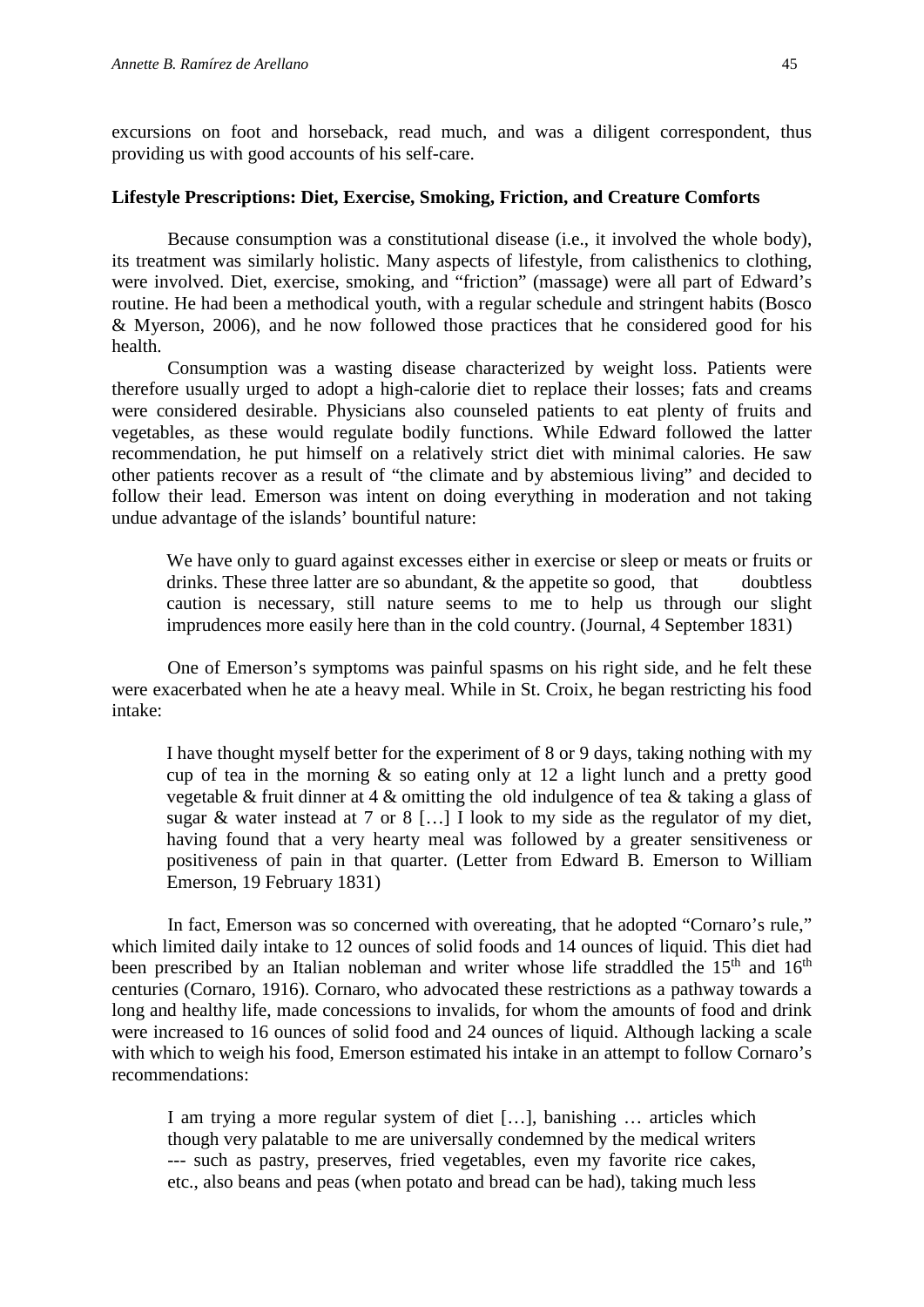sweet, molasses, etc. and more bread than heretofore. At breakfast I am trying a boiled egg with bread or toast, making about 2 to 3 oz. in all --- then luncheon of bread and fruit say 2 to 3 oz. with a cup of gruel --- then dinner of about 6 to 8 oz. of solid bread or vegetable or the solid fruits like banana & I consider as liquid the juice of a bit of shaddock or orange or a little thin soup. (Journal, 1 March 1831)

Despite this restrictive diet, Edward gained 10 pounds during his first 10 months in Puerto Rico. Because he had started out at a mere 97 pounds, the gain represented a significant increase to his body weight (Letter from Edward B. Emerson to William Emerson, 11 February 1832). Moreover, he later benefited from the dozen bottles of sherry and Madeira wine sent by his brother Charles, who apparently saw these as healthful "restoratives" (Letter from Charles C. Emerson to Edward B. Emerson, 6 March, 1834, Houghton Library, bMS Am 1280.226 (19)).

Emerson was as disciplined about exercising as he was about diet. He followed medical advice which counseled that "the consumptive's […] main object must be to improve his general health by active exercise in the open air, and a complete abstinence from all drugs and nostrums" (*Stranger in the Tropics,* 1868, p. 30). Edward favored horseback-riding, which was recommended for consumptives because it aroused their vitality (Ott, 1996). He also took long hikes and walks, and stayed on a regular schedule, which some physicians favored (Fitch, 1850). On rainy days, he practiced gymnastics in his "little cell" (Journal, 5 July 1831).

He maintained this routine, even when it was not favored by his physician in Puerto Rico. Emerson talked to a Dr. Jorro about disorders of the chest, only to learn that the doctor considered walking and horseback riding to be very bad for chest complaints, recommending hammock-swinging and sailing instead. With a hint of exasperation, Edward could only say "Oh how Doctors differ!" (Journal, 11 December 1831).

Smoking was another habit to which Emerson paid attention, although he was quite idiosyncratic in his consideration of the practice. Although more than 120 years would elapse before research documented the causal links between smoking and a number of diseases, especially lung cancer, some physicians in the early  $19<sup>th</sup>$  century were already sounding the alarm against smoking. Benjamin Rush, the most influential medical practitioner in the United States during Edward's early years, was a forceful enemy of tobacco, which he called a "vile weed" (1806). Edward, however, regarded smoking as possibly beneficial, and indulged in the habit, albeit with limits.

He had smoked intermittently and resumed the habit when he arrived in St. Croix, considering cigar smoking "rather serviceable in some respects" (Journal, 18 April 1832). But he recognized the practice also had serious disadvantages and decided to abstain from cigars for a month to test if this might "be useful to [his] mind and body." He found the experiment worth doing, but was not convinced that "smoking [was] a foolish or pernicious thing" (Journal, 18 April 1832). He returned to smoking cigars, and tried to repeat the abstinence experiment two months later. This trial was short-lived: after not smoking for one day, he resumed the habit (Journal, 21-25 July 1832).

Another element of Emerson's health routine was "friction" or massage. In keeping with the belief that any kind of massage would be stimulating and revitalizing to consumptives, Edward gave himself a rubdown twice daily, for 15 minutes each time (Journal, 1 March 1832). This routine was part of hydrotherapy, or the use of water for healing. Consumptives were advised to rub their chests well with a cotton or linen towel using cold water, which was supposed to impart its 'tonic power' to the patient (Fitch, 1850).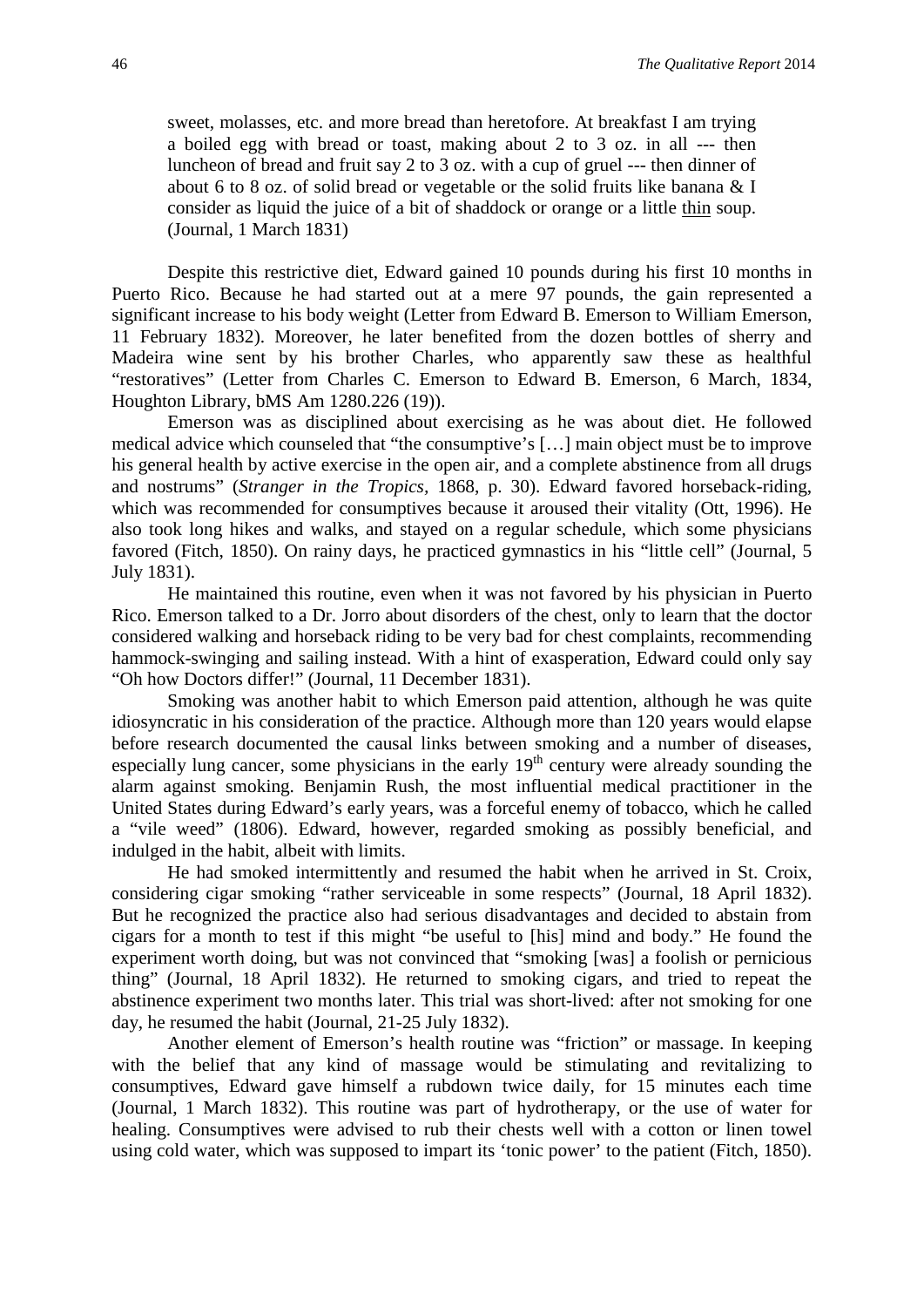In Puerto Rico, Emerson discovered the medicinal uses of bay rum, which he felt "remove[d] all chilliness and probably prevent[ed] a severe cold" (Journal, 17 December 1831).

These health routines were accompanied by two key comforts: proper clothing and a good mattress. Edward requested that his brothers send him these items, both of which were part of his therapy. With respect to clothes, the general rule was that looser and lighter was better (Bowditch, 1869). Too much clothing was "inclined to debilitate the system and lead to effeminacy;" it was therefore desirable "to wear as little as possible consistently with comfort" (Fitch, 1850, p. 52). Similarly, the surface on which consumptives slept was recommended to be "firm and hard," luxurious feather and down being seen as strengthdepleting (Fitch).

#### **The Outcome in Question**

Despite these treatments, or perhaps because of them, Emerson was not able to conquer his illness. Towards the end of 1833, Edward gave his brother Ralph Waldo a brief report on his condition. He continued to cough, and feared that (from his words in French) "the angel's arrow" had "pierced too deeply" (Letter from Edward B. Emerson to Ralph Waldo Emerson, 1-3 November 1833). By June 1834, Edward wrote that his health was the same as it had been "for years" (Letter from Edward B. Emerson to Ralph Waldo Emerson, 3 June 1834). Three months later, Edward's condition worsened; no longer able to selfmedicate, he saw a physician summoned by Sidney Mason (Bosco & Myerson, 2006). The doctor relied on one of the basic tools of the medical armamentarium at the time, bleeding, which was believed to calm the body when the patient had an accelerated pulse (Estes 1990). Edward died the following day, October 1, 1834.

Because history has no control groups, we do not know if a different set of interventions would have prolonged or shortened Emerson's life. Although some patients overcame the disease, consumption most often resulted in death. The therapies Edward adopted were a combination of the physician-sanctioned and the quirky and counter-intuitive. While we do not know if they were effective, they most likely had a placebo effect, enhanced his self-efficacy, and added life to years, if not years to life.

Almost 50 years after Edward Bliss Emerson's death, consumption would be attributed to bacilli and the disease would be relabeled as tuberculosis. But the discovery of a specific agent and scientific proof that the disease was transmitted from person to person did not end the arguments concerning causality, nor did they provide clear guidelines with respect to treatment. The idea that the disease was contagious was rejected by sanitarians who remained committed to multicausal explanations of disease and comprehensive measures that addressed what we now call the "social determinants of health." Contagionism also clashed with the interests of political authorities. If the disease was contagious, those afflicted would have to be isolated in order to avoid general outbreaks. Who would decide, and who would pay? In addition, contagionism threatened the interests of the medical establishment, as key decisions would be made by public health officers rather than private physicians (Hays, 1998). For all these reasons, the earlier ideas of disease causation undergirding Emerson's therapies continued to be discussed and enacted for some time. Emerson's diary therefore sheds light on issues that involve the intersection between ideology and etiology. And Edward's holistic yet patient-centered approach to illness has once again gained currency, as "magic bullets" remain elusive for some of the major causes of mortality and morbidity that afflict us today (Spector, 2011). Broad-based, multi-pronged approaches therefore still resonate in deciding what interventions are worth pursuing, and for whom.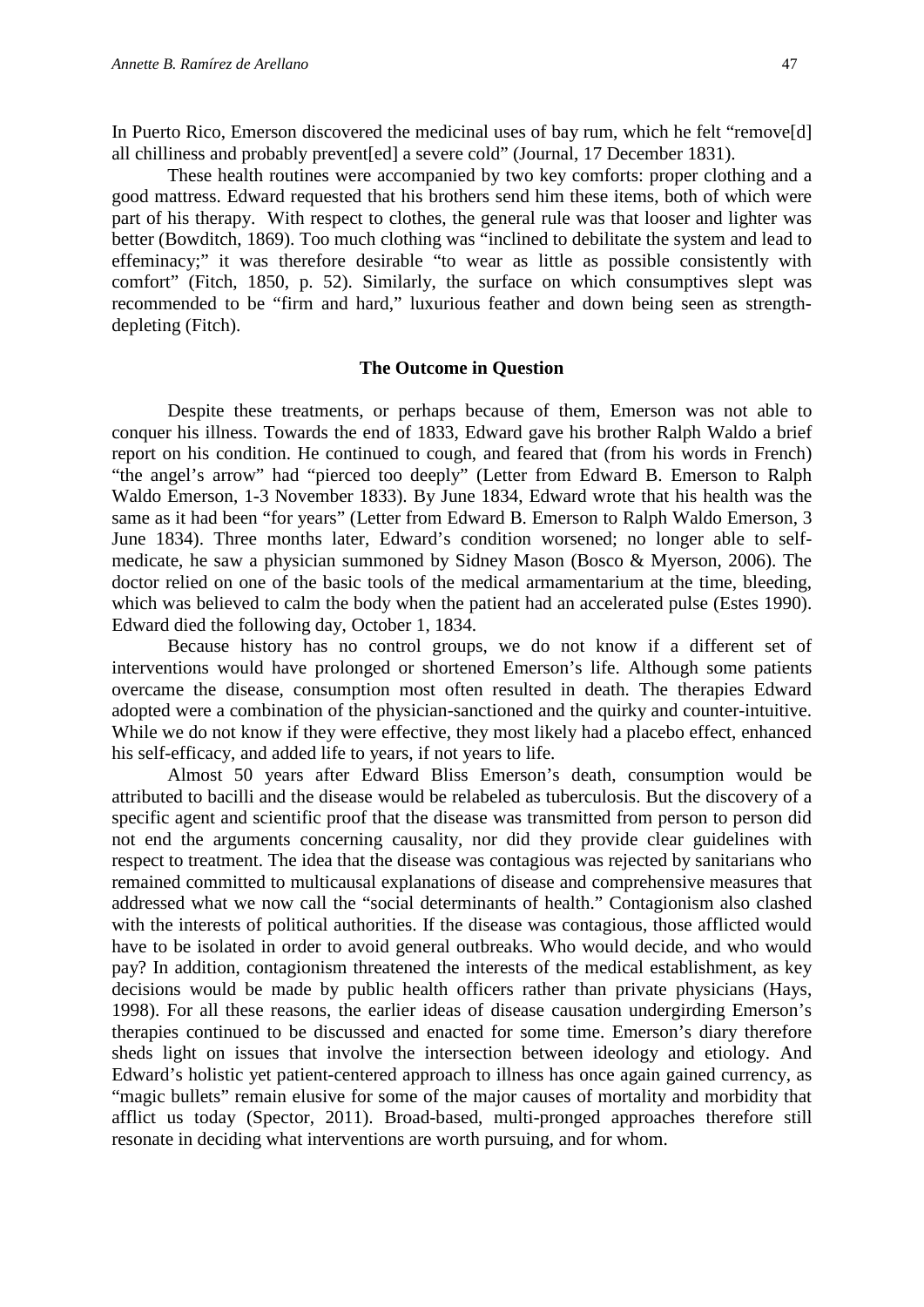#### **References**

- Baralt, G. (1992). Los últimos días de esclavitud en la Hacienda La Esperanza [The last days of slavery in Hacienda La Esperanza]. In *La Tercera Raíz: Presencia Africana en Puerto Rico* [*The third root: The African presence in Puerto Rico*] (pp. 5-14)*.* San Juan, PR: Centro de Estudios sobre la Realidad Puertorriqueña e Instituto de Cultura Puertorriqueña.
- Bosco, R. A., & Myerson, J. (2006). *The Emerson brothers: A fraternal biography in letters.* New York, NY: Oxford University Press.
- Bowditch, H. I. (1994). Consumption in America. In B. Guttman Rosenkrantz (Ed.), *From consumption to tuberculosis: A documentary history* (pp. 57-96)*.* New York, NY: Garland.
- Cornaro, L. (1916). *Discourses on the sober life.* New York, NY: Crowell.
- Emerson, H. (1949). *Selected papers of Haven Emerson published on the occasion of his 57th birthday.* Battle Creek, MI: W. K. Kellogg Foundation.
- Estes, J. W. (1990). *Dictionary of protopharmacology: Therapeutic practices, 1700- 1850.* Canton, MA: Science History.
- Fitch, S. S. (1850). *Six lectures on the uses of the lungs.* New York, NY: H. Carlisle.
- Hays, J. N. (1998). *The burdens of disease: Epidemics and human response in Western history.* New Brunswick, NJ: Rutgers University Press.
- Géigel, W. A. (2014). Edward Bliss Emerson, the medical tourist. *The Qualitative Report, 19*(ES5), 50-56. Retrieved from [http://www.nova.edu/ssss/QR/QR19/ES\\_medicaltourist5.pdf](http://www.nova.edu/ssss/QR/QR19/ES_medicaltourist5.pdf)
- Ott, K. (1996). *Fevered lives: Tuberculosis in American culture since 1870*. Cambridge, MA: Harvard University Press.
- Rabionet, S. E. (2014). Edward Bliss Emerson: The blazing star of a complex constellation. *The Qualitative Report, 19*(ES3), 22-40. Retrieved from [http://www.nova.edu/ssss/QR/QR19/ES\\_blazingstar3.pdf.](http://www.nova.edu/ssss/QR/QR19/ES_blazingstar3.pdf)
- Rigau-Pérez, J. G. (2014) Edward Bliss Emerson's transnational journal: Danish West Indies, Puerto Rico, New England, 1831-1834. *The Qualitative Report, 18*(ES2), 10-21. [http://www.nova.edu/ssss/QR/QR19/ES\\_transnational2.pdf.](http://www.nova.edu/ssss/QR/QR19/ES_transnational2.pdf)
- Rothman, S. (1994). *Living in the shadow of death: Tuberculosis and the social experience of illness in American history.* New York, NY: Basic Books.
- Rush, B. (1806). *Essays, literary, moral and philosophical.* Philadelphia, PA: Thomas and William Bradford.
- Rusk, R. L. (1966). *Letters of Ralph Waldo Emerson* (Vol. 1). New York, NY: Columbia University Press.
- Spector, M. (2011, December 12). Annals of science: The power of nothing. *The New Yorker,*  30-38.
- *Stranger in the Tropics: Being a Hand-Book for Havana and Guide Book for Travellers in Cuba, Puerto Rico and St. Thomas* (1868)*.* New York, NY: American News.
- Tennent, J. (1734). *Every man his own doctor or the poor planter's physician.* (Published anonymously by the author, reprinted in Philadelphia, PA, by Benjamin Franklin in 1734, 1736, and 1737)
- Worley, S. (n.d., c. 1980). *Fitz Hugh Lane and the legacy of the codfish aristocracy*. Gloucester, MA: Cape Ann Museum.